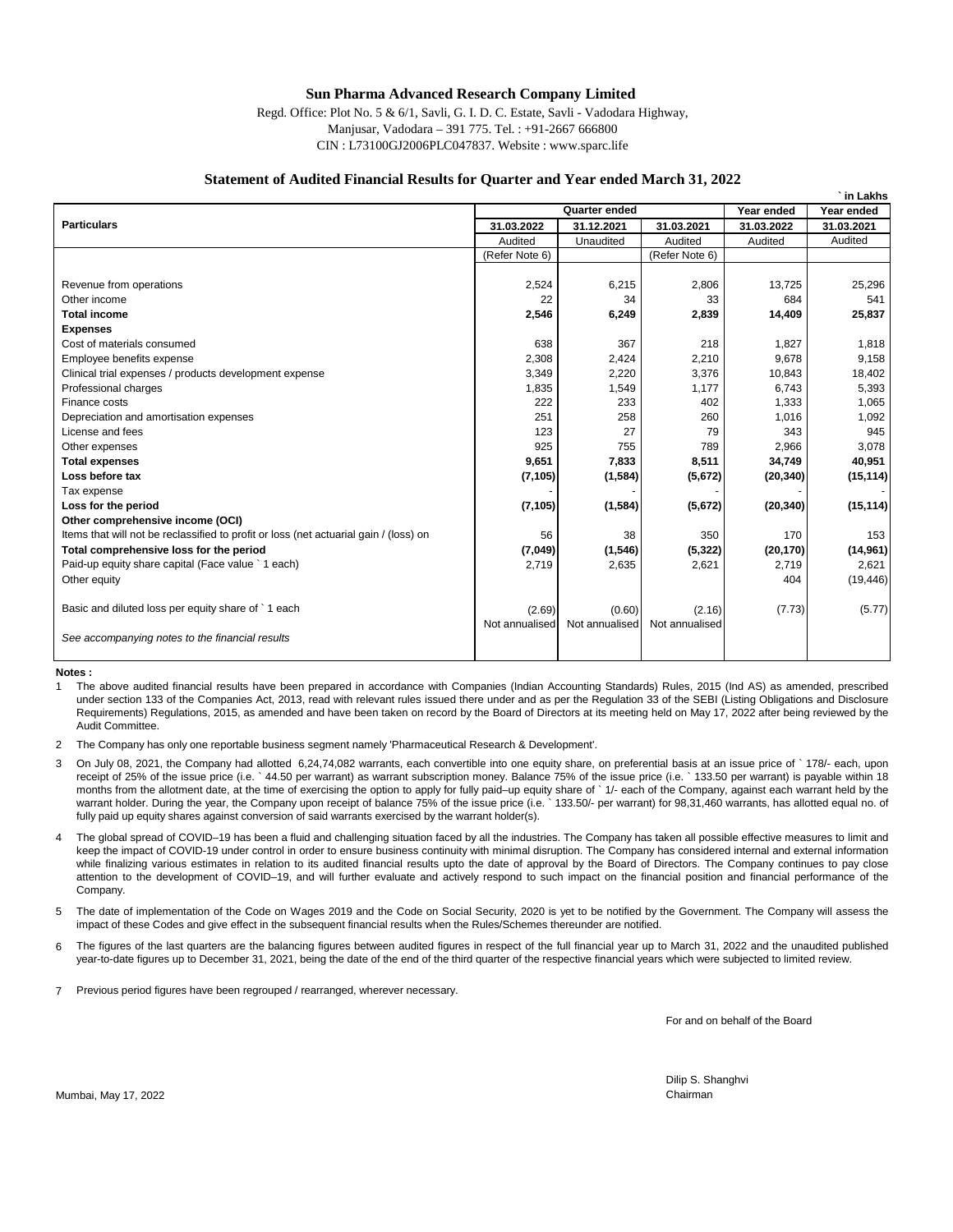# **Sun Pharma Advanced Research Company Limited**

CIN : L73100GJ2006PLC047837. Website : www.sparc.life **Statement of Audited Assets and Liabilities as at March 31, 2022** Manjusar, Vadodara – 391 775. Tel. : +91-2667 666800 Regd. Office: Plot No. 5 & 6/1, Savli, G. I. D. C. Estate, Savli - Vadodara Highway,

| As at<br>As at<br><b>Particulars</b><br>31.03.2022<br>31.03.2021<br><b>Audited</b><br><b>Audited</b><br><b>ASSETS</b><br>(A) Non-current assets<br>9,140<br>Property, plant and equipment<br>8,987<br>(a)<br>(b)<br>Capital work-in-progress<br>372<br>47<br>Other intangible assets<br>(c)<br>2,265<br>(d)<br>Intangible assets under development<br>٠<br><b>Financial assets</b><br>(e)<br>(i) Other financial assets<br>2,318<br>(f)<br>Deferred tax assets (net)<br>6,692<br>(g)<br>Income tax assets (net)<br>Other non-current assets<br>60<br>(h)<br>16,658<br>20,894<br>Total non-current assets (A)<br>(B) Current assets<br><b>Financial assets</b><br>(a)<br>(i) Investments<br>1,166<br>(ii) Trade receivables<br>2,774<br>(iii) Cash and cash equivalents<br>930<br>122<br>(iv) Bank balances other than (iii) above<br>0<br>$\mathbf{1}$<br>$\overline{7}$<br>33<br>(v) Loans<br>285<br>$\mathbf 0$<br>(vi) Other financial assets<br>Other current assets<br>2,734<br>2,642<br>(b)<br>7,114<br>5,980<br>Total current assets (B)<br>(C) Assets held for sale<br><b>TOTAL ASSETS</b><br>28,008<br><b>EQUITY AND LIABILITIES</b><br><b>Equity</b><br>Equity share capital<br>2,719<br>2,621<br>(a)<br>(b)<br>Other equity<br>404<br>(19, 446)<br>3,123<br><b>Total equity</b><br>(16, 825)<br>Liabilities<br>(A) Non-current liabilities<br><b>Financial liabilities</b><br>(a)<br>(i) Borrowings<br>(ia) Lease liabilities<br>244<br>Provisions<br>815<br>(b)<br>Other non-current liabilities<br>6,684<br>(c)<br>7,743<br>Total non-current liabilities (A)<br>(B) Current liabilities<br><b>Financial liabilities</b><br>(a)<br>7,500<br>(i) Borrowings<br>178<br>(ia) Lease liabilities<br>(ii) Trade payables<br>- Total outstanding dues of micro enterprises and small enterprises<br>57<br>- Total outstanding dues of creditors other than micro enterprises and small enterprises<br>9,110<br>7,161<br>(iii) Other financial liabilities<br>1,167<br>1,139<br>Other current liabilities<br>579<br>509<br>(b)<br>Provisions<br>528<br>(c)<br>17,142<br><b>Total current liabilities (B)</b><br>23,335<br>24,885<br><b>Total liabilities</b><br>28,008<br><b>TOTAL EQUITY AND LIABILITIES</b><br>All "0" represents amounts less than ` 1 Lakh. |  | in Lakhs       |
|----------------------------------------------------------------------------------------------------------------------------------------------------------------------------------------------------------------------------------------------------------------------------------------------------------------------------------------------------------------------------------------------------------------------------------------------------------------------------------------------------------------------------------------------------------------------------------------------------------------------------------------------------------------------------------------------------------------------------------------------------------------------------------------------------------------------------------------------------------------------------------------------------------------------------------------------------------------------------------------------------------------------------------------------------------------------------------------------------------------------------------------------------------------------------------------------------------------------------------------------------------------------------------------------------------------------------------------------------------------------------------------------------------------------------------------------------------------------------------------------------------------------------------------------------------------------------------------------------------------------------------------------------------------------------------------------------------------------------------------------------------------------------------------------------------------------------------------------------------------------------------------------------------------------------------------------------------------------------------------------------------------------------------------------------------------------------------------------------------------------------------------------------------------------------------------------------------------------------------------------------------------------|--|----------------|
|                                                                                                                                                                                                                                                                                                                                                                                                                                                                                                                                                                                                                                                                                                                                                                                                                                                                                                                                                                                                                                                                                                                                                                                                                                                                                                                                                                                                                                                                                                                                                                                                                                                                                                                                                                                                                                                                                                                                                                                                                                                                                                                                                                                                                                                                      |  |                |
|                                                                                                                                                                                                                                                                                                                                                                                                                                                                                                                                                                                                                                                                                                                                                                                                                                                                                                                                                                                                                                                                                                                                                                                                                                                                                                                                                                                                                                                                                                                                                                                                                                                                                                                                                                                                                                                                                                                                                                                                                                                                                                                                                                                                                                                                      |  |                |
|                                                                                                                                                                                                                                                                                                                                                                                                                                                                                                                                                                                                                                                                                                                                                                                                                                                                                                                                                                                                                                                                                                                                                                                                                                                                                                                                                                                                                                                                                                                                                                                                                                                                                                                                                                                                                                                                                                                                                                                                                                                                                                                                                                                                                                                                      |  |                |
|                                                                                                                                                                                                                                                                                                                                                                                                                                                                                                                                                                                                                                                                                                                                                                                                                                                                                                                                                                                                                                                                                                                                                                                                                                                                                                                                                                                                                                                                                                                                                                                                                                                                                                                                                                                                                                                                                                                                                                                                                                                                                                                                                                                                                                                                      |  |                |
|                                                                                                                                                                                                                                                                                                                                                                                                                                                                                                                                                                                                                                                                                                                                                                                                                                                                                                                                                                                                                                                                                                                                                                                                                                                                                                                                                                                                                                                                                                                                                                                                                                                                                                                                                                                                                                                                                                                                                                                                                                                                                                                                                                                                                                                                      |  |                |
|                                                                                                                                                                                                                                                                                                                                                                                                                                                                                                                                                                                                                                                                                                                                                                                                                                                                                                                                                                                                                                                                                                                                                                                                                                                                                                                                                                                                                                                                                                                                                                                                                                                                                                                                                                                                                                                                                                                                                                                                                                                                                                                                                                                                                                                                      |  | 523            |
|                                                                                                                                                                                                                                                                                                                                                                                                                                                                                                                                                                                                                                                                                                                                                                                                                                                                                                                                                                                                                                                                                                                                                                                                                                                                                                                                                                                                                                                                                                                                                                                                                                                                                                                                                                                                                                                                                                                                                                                                                                                                                                                                                                                                                                                                      |  | 69             |
|                                                                                                                                                                                                                                                                                                                                                                                                                                                                                                                                                                                                                                                                                                                                                                                                                                                                                                                                                                                                                                                                                                                                                                                                                                                                                                                                                                                                                                                                                                                                                                                                                                                                                                                                                                                                                                                                                                                                                                                                                                                                                                                                                                                                                                                                      |  |                |
|                                                                                                                                                                                                                                                                                                                                                                                                                                                                                                                                                                                                                                                                                                                                                                                                                                                                                                                                                                                                                                                                                                                                                                                                                                                                                                                                                                                                                                                                                                                                                                                                                                                                                                                                                                                                                                                                                                                                                                                                                                                                                                                                                                                                                                                                      |  |                |
|                                                                                                                                                                                                                                                                                                                                                                                                                                                                                                                                                                                                                                                                                                                                                                                                                                                                                                                                                                                                                                                                                                                                                                                                                                                                                                                                                                                                                                                                                                                                                                                                                                                                                                                                                                                                                                                                                                                                                                                                                                                                                                                                                                                                                                                                      |  | 40             |
|                                                                                                                                                                                                                                                                                                                                                                                                                                                                                                                                                                                                                                                                                                                                                                                                                                                                                                                                                                                                                                                                                                                                                                                                                                                                                                                                                                                                                                                                                                                                                                                                                                                                                                                                                                                                                                                                                                                                                                                                                                                                                                                                                                                                                                                                      |  |                |
|                                                                                                                                                                                                                                                                                                                                                                                                                                                                                                                                                                                                                                                                                                                                                                                                                                                                                                                                                                                                                                                                                                                                                                                                                                                                                                                                                                                                                                                                                                                                                                                                                                                                                                                                                                                                                                                                                                                                                                                                                                                                                                                                                                                                                                                                      |  | 7,024          |
|                                                                                                                                                                                                                                                                                                                                                                                                                                                                                                                                                                                                                                                                                                                                                                                                                                                                                                                                                                                                                                                                                                                                                                                                                                                                                                                                                                                                                                                                                                                                                                                                                                                                                                                                                                                                                                                                                                                                                                                                                                                                                                                                                                                                                                                                      |  | 15             |
|                                                                                                                                                                                                                                                                                                                                                                                                                                                                                                                                                                                                                                                                                                                                                                                                                                                                                                                                                                                                                                                                                                                                                                                                                                                                                                                                                                                                                                                                                                                                                                                                                                                                                                                                                                                                                                                                                                                                                                                                                                                                                                                                                                                                                                                                      |  |                |
|                                                                                                                                                                                                                                                                                                                                                                                                                                                                                                                                                                                                                                                                                                                                                                                                                                                                                                                                                                                                                                                                                                                                                                                                                                                                                                                                                                                                                                                                                                                                                                                                                                                                                                                                                                                                                                                                                                                                                                                                                                                                                                                                                                                                                                                                      |  |                |
|                                                                                                                                                                                                                                                                                                                                                                                                                                                                                                                                                                                                                                                                                                                                                                                                                                                                                                                                                                                                                                                                                                                                                                                                                                                                                                                                                                                                                                                                                                                                                                                                                                                                                                                                                                                                                                                                                                                                                                                                                                                                                                                                                                                                                                                                      |  |                |
|                                                                                                                                                                                                                                                                                                                                                                                                                                                                                                                                                                                                                                                                                                                                                                                                                                                                                                                                                                                                                                                                                                                                                                                                                                                                                                                                                                                                                                                                                                                                                                                                                                                                                                                                                                                                                                                                                                                                                                                                                                                                                                                                                                                                                                                                      |  | 642            |
|                                                                                                                                                                                                                                                                                                                                                                                                                                                                                                                                                                                                                                                                                                                                                                                                                                                                                                                                                                                                                                                                                                                                                                                                                                                                                                                                                                                                                                                                                                                                                                                                                                                                                                                                                                                                                                                                                                                                                                                                                                                                                                                                                                                                                                                                      |  | 1,758          |
|                                                                                                                                                                                                                                                                                                                                                                                                                                                                                                                                                                                                                                                                                                                                                                                                                                                                                                                                                                                                                                                                                                                                                                                                                                                                                                                                                                                                                                                                                                                                                                                                                                                                                                                                                                                                                                                                                                                                                                                                                                                                                                                                                                                                                                                                      |  |                |
|                                                                                                                                                                                                                                                                                                                                                                                                                                                                                                                                                                                                                                                                                                                                                                                                                                                                                                                                                                                                                                                                                                                                                                                                                                                                                                                                                                                                                                                                                                                                                                                                                                                                                                                                                                                                                                                                                                                                                                                                                                                                                                                                                                                                                                                                      |  |                |
|                                                                                                                                                                                                                                                                                                                                                                                                                                                                                                                                                                                                                                                                                                                                                                                                                                                                                                                                                                                                                                                                                                                                                                                                                                                                                                                                                                                                                                                                                                                                                                                                                                                                                                                                                                                                                                                                                                                                                                                                                                                                                                                                                                                                                                                                      |  |                |
|                                                                                                                                                                                                                                                                                                                                                                                                                                                                                                                                                                                                                                                                                                                                                                                                                                                                                                                                                                                                                                                                                                                                                                                                                                                                                                                                                                                                                                                                                                                                                                                                                                                                                                                                                                                                                                                                                                                                                                                                                                                                                                                                                                                                                                                                      |  |                |
|                                                                                                                                                                                                                                                                                                                                                                                                                                                                                                                                                                                                                                                                                                                                                                                                                                                                                                                                                                                                                                                                                                                                                                                                                                                                                                                                                                                                                                                                                                                                                                                                                                                                                                                                                                                                                                                                                                                                                                                                                                                                                                                                                                                                                                                                      |  |                |
|                                                                                                                                                                                                                                                                                                                                                                                                                                                                                                                                                                                                                                                                                                                                                                                                                                                                                                                                                                                                                                                                                                                                                                                                                                                                                                                                                                                                                                                                                                                                                                                                                                                                                                                                                                                                                                                                                                                                                                                                                                                                                                                                                                                                                                                                      |  |                |
|                                                                                                                                                                                                                                                                                                                                                                                                                                                                                                                                                                                                                                                                                                                                                                                                                                                                                                                                                                                                                                                                                                                                                                                                                                                                                                                                                                                                                                                                                                                                                                                                                                                                                                                                                                                                                                                                                                                                                                                                                                                                                                                                                                                                                                                                      |  | 331            |
|                                                                                                                                                                                                                                                                                                                                                                                                                                                                                                                                                                                                                                                                                                                                                                                                                                                                                                                                                                                                                                                                                                                                                                                                                                                                                                                                                                                                                                                                                                                                                                                                                                                                                                                                                                                                                                                                                                                                                                                                                                                                                                                                                                                                                                                                      |  | 22,969         |
|                                                                                                                                                                                                                                                                                                                                                                                                                                                                                                                                                                                                                                                                                                                                                                                                                                                                                                                                                                                                                                                                                                                                                                                                                                                                                                                                                                                                                                                                                                                                                                                                                                                                                                                                                                                                                                                                                                                                                                                                                                                                                                                                                                                                                                                                      |  |                |
|                                                                                                                                                                                                                                                                                                                                                                                                                                                                                                                                                                                                                                                                                                                                                                                                                                                                                                                                                                                                                                                                                                                                                                                                                                                                                                                                                                                                                                                                                                                                                                                                                                                                                                                                                                                                                                                                                                                                                                                                                                                                                                                                                                                                                                                                      |  |                |
|                                                                                                                                                                                                                                                                                                                                                                                                                                                                                                                                                                                                                                                                                                                                                                                                                                                                                                                                                                                                                                                                                                                                                                                                                                                                                                                                                                                                                                                                                                                                                                                                                                                                                                                                                                                                                                                                                                                                                                                                                                                                                                                                                                                                                                                                      |  |                |
|                                                                                                                                                                                                                                                                                                                                                                                                                                                                                                                                                                                                                                                                                                                                                                                                                                                                                                                                                                                                                                                                                                                                                                                                                                                                                                                                                                                                                                                                                                                                                                                                                                                                                                                                                                                                                                                                                                                                                                                                                                                                                                                                                                                                                                                                      |  |                |
|                                                                                                                                                                                                                                                                                                                                                                                                                                                                                                                                                                                                                                                                                                                                                                                                                                                                                                                                                                                                                                                                                                                                                                                                                                                                                                                                                                                                                                                                                                                                                                                                                                                                                                                                                                                                                                                                                                                                                                                                                                                                                                                                                                                                                                                                      |  |                |
|                                                                                                                                                                                                                                                                                                                                                                                                                                                                                                                                                                                                                                                                                                                                                                                                                                                                                                                                                                                                                                                                                                                                                                                                                                                                                                                                                                                                                                                                                                                                                                                                                                                                                                                                                                                                                                                                                                                                                                                                                                                                                                                                                                                                                                                                      |  |                |
|                                                                                                                                                                                                                                                                                                                                                                                                                                                                                                                                                                                                                                                                                                                                                                                                                                                                                                                                                                                                                                                                                                                                                                                                                                                                                                                                                                                                                                                                                                                                                                                                                                                                                                                                                                                                                                                                                                                                                                                                                                                                                                                                                                                                                                                                      |  |                |
|                                                                                                                                                                                                                                                                                                                                                                                                                                                                                                                                                                                                                                                                                                                                                                                                                                                                                                                                                                                                                                                                                                                                                                                                                                                                                                                                                                                                                                                                                                                                                                                                                                                                                                                                                                                                                                                                                                                                                                                                                                                                                                                                                                                                                                                                      |  |                |
|                                                                                                                                                                                                                                                                                                                                                                                                                                                                                                                                                                                                                                                                                                                                                                                                                                                                                                                                                                                                                                                                                                                                                                                                                                                                                                                                                                                                                                                                                                                                                                                                                                                                                                                                                                                                                                                                                                                                                                                                                                                                                                                                                                                                                                                                      |  |                |
|                                                                                                                                                                                                                                                                                                                                                                                                                                                                                                                                                                                                                                                                                                                                                                                                                                                                                                                                                                                                                                                                                                                                                                                                                                                                                                                                                                                                                                                                                                                                                                                                                                                                                                                                                                                                                                                                                                                                                                                                                                                                                                                                                                                                                                                                      |  | 11,250         |
|                                                                                                                                                                                                                                                                                                                                                                                                                                                                                                                                                                                                                                                                                                                                                                                                                                                                                                                                                                                                                                                                                                                                                                                                                                                                                                                                                                                                                                                                                                                                                                                                                                                                                                                                                                                                                                                                                                                                                                                                                                                                                                                                                                                                                                                                      |  | 422            |
|                                                                                                                                                                                                                                                                                                                                                                                                                                                                                                                                                                                                                                                                                                                                                                                                                                                                                                                                                                                                                                                                                                                                                                                                                                                                                                                                                                                                                                                                                                                                                                                                                                                                                                                                                                                                                                                                                                                                                                                                                                                                                                                                                                                                                                                                      |  | 863            |
|                                                                                                                                                                                                                                                                                                                                                                                                                                                                                                                                                                                                                                                                                                                                                                                                                                                                                                                                                                                                                                                                                                                                                                                                                                                                                                                                                                                                                                                                                                                                                                                                                                                                                                                                                                                                                                                                                                                                                                                                                                                                                                                                                                                                                                                                      |  | 3,924          |
|                                                                                                                                                                                                                                                                                                                                                                                                                                                                                                                                                                                                                                                                                                                                                                                                                                                                                                                                                                                                                                                                                                                                                                                                                                                                                                                                                                                                                                                                                                                                                                                                                                                                                                                                                                                                                                                                                                                                                                                                                                                                                                                                                                                                                                                                      |  | 16,459         |
|                                                                                                                                                                                                                                                                                                                                                                                                                                                                                                                                                                                                                                                                                                                                                                                                                                                                                                                                                                                                                                                                                                                                                                                                                                                                                                                                                                                                                                                                                                                                                                                                                                                                                                                                                                                                                                                                                                                                                                                                                                                                                                                                                                                                                                                                      |  |                |
|                                                                                                                                                                                                                                                                                                                                                                                                                                                                                                                                                                                                                                                                                                                                                                                                                                                                                                                                                                                                                                                                                                                                                                                                                                                                                                                                                                                                                                                                                                                                                                                                                                                                                                                                                                                                                                                                                                                                                                                                                                                                                                                                                                                                                                                                      |  |                |
|                                                                                                                                                                                                                                                                                                                                                                                                                                                                                                                                                                                                                                                                                                                                                                                                                                                                                                                                                                                                                                                                                                                                                                                                                                                                                                                                                                                                                                                                                                                                                                                                                                                                                                                                                                                                                                                                                                                                                                                                                                                                                                                                                                                                                                                                      |  | 11,805         |
|                                                                                                                                                                                                                                                                                                                                                                                                                                                                                                                                                                                                                                                                                                                                                                                                                                                                                                                                                                                                                                                                                                                                                                                                                                                                                                                                                                                                                                                                                                                                                                                                                                                                                                                                                                                                                                                                                                                                                                                                                                                                                                                                                                                                                                                                      |  | 162            |
|                                                                                                                                                                                                                                                                                                                                                                                                                                                                                                                                                                                                                                                                                                                                                                                                                                                                                                                                                                                                                                                                                                                                                                                                                                                                                                                                                                                                                                                                                                                                                                                                                                                                                                                                                                                                                                                                                                                                                                                                                                                                                                                                                                                                                                                                      |  |                |
|                                                                                                                                                                                                                                                                                                                                                                                                                                                                                                                                                                                                                                                                                                                                                                                                                                                                                                                                                                                                                                                                                                                                                                                                                                                                                                                                                                                                                                                                                                                                                                                                                                                                                                                                                                                                                                                                                                                                                                                                                                                                                                                                                                                                                                                                      |  | $\overline{7}$ |
|                                                                                                                                                                                                                                                                                                                                                                                                                                                                                                                                                                                                                                                                                                                                                                                                                                                                                                                                                                                                                                                                                                                                                                                                                                                                                                                                                                                                                                                                                                                                                                                                                                                                                                                                                                                                                                                                                                                                                                                                                                                                                                                                                                                                                                                                      |  |                |
|                                                                                                                                                                                                                                                                                                                                                                                                                                                                                                                                                                                                                                                                                                                                                                                                                                                                                                                                                                                                                                                                                                                                                                                                                                                                                                                                                                                                                                                                                                                                                                                                                                                                                                                                                                                                                                                                                                                                                                                                                                                                                                                                                                                                                                                                      |  |                |
|                                                                                                                                                                                                                                                                                                                                                                                                                                                                                                                                                                                                                                                                                                                                                                                                                                                                                                                                                                                                                                                                                                                                                                                                                                                                                                                                                                                                                                                                                                                                                                                                                                                                                                                                                                                                                                                                                                                                                                                                                                                                                                                                                                                                                                                                      |  |                |
|                                                                                                                                                                                                                                                                                                                                                                                                                                                                                                                                                                                                                                                                                                                                                                                                                                                                                                                                                                                                                                                                                                                                                                                                                                                                                                                                                                                                                                                                                                                                                                                                                                                                                                                                                                                                                                                                                                                                                                                                                                                                                                                                                                                                                                                                      |  | 575            |
|                                                                                                                                                                                                                                                                                                                                                                                                                                                                                                                                                                                                                                                                                                                                                                                                                                                                                                                                                                                                                                                                                                                                                                                                                                                                                                                                                                                                                                                                                                                                                                                                                                                                                                                                                                                                                                                                                                                                                                                                                                                                                                                                                                                                                                                                      |  |                |
|                                                                                                                                                                                                                                                                                                                                                                                                                                                                                                                                                                                                                                                                                                                                                                                                                                                                                                                                                                                                                                                                                                                                                                                                                                                                                                                                                                                                                                                                                                                                                                                                                                                                                                                                                                                                                                                                                                                                                                                                                                                                                                                                                                                                                                                                      |  | 39,794         |
|                                                                                                                                                                                                                                                                                                                                                                                                                                                                                                                                                                                                                                                                                                                                                                                                                                                                                                                                                                                                                                                                                                                                                                                                                                                                                                                                                                                                                                                                                                                                                                                                                                                                                                                                                                                                                                                                                                                                                                                                                                                                                                                                                                                                                                                                      |  | 22,969         |
|                                                                                                                                                                                                                                                                                                                                                                                                                                                                                                                                                                                                                                                                                                                                                                                                                                                                                                                                                                                                                                                                                                                                                                                                                                                                                                                                                                                                                                                                                                                                                                                                                                                                                                                                                                                                                                                                                                                                                                                                                                                                                                                                                                                                                                                                      |  |                |